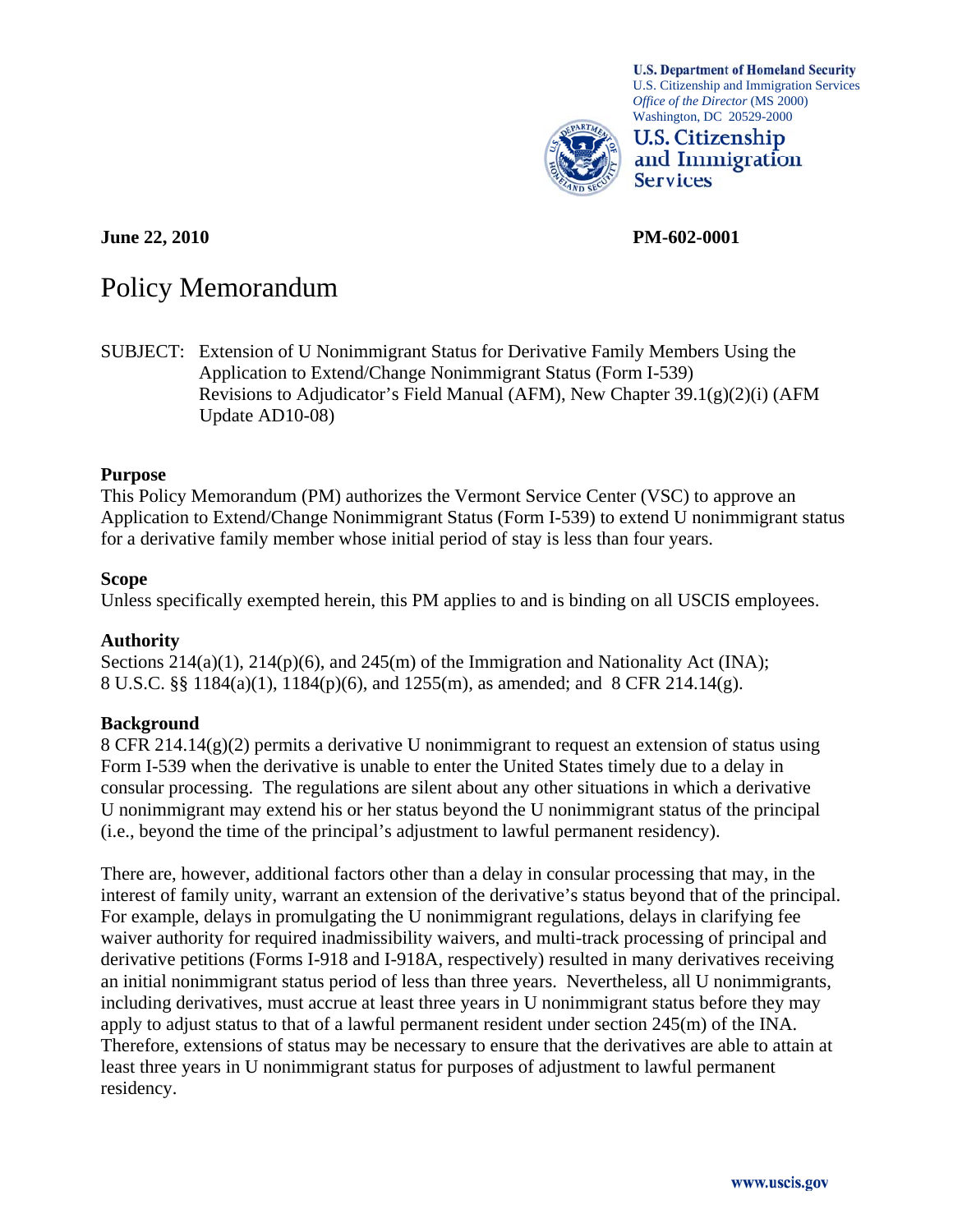PM-602-0001: Extension of U Nonimmigrant Status for Derivative Family Members Using the Application to Extend/Change Nonimmigrant Status (Form I-539) Revisions to Adjudicator's Field Manual (AFM), New Chapter 39.1(g)(2)(i) (AFM Update AD10-08)

Page 2

# **Policy**

This PM clarifies that adjudicators at the VSC may consider delays other than consular processing as a valid basis for an extension of status. To preserve the derivative family member's eligibility to adjust status, the VSC may approve a Form I-539 to extend U nonimmigrant status for a derivative family member whose initial period of stay is less than four years. The extension should not exceed four years in the aggregate.

Nothing in the INA or relevant regulations precludes USCIS from extending the stay of a derivative U nonimmigrant in cases where the principal U nonimmigrant has already adjusted status to that of a lawful permanent resident. In fact, the statutory and regulatory scheme appear to contemplate treating the U principal and U derivatives separately once the U derivative has been initially admitted in the U nonimmigrant classification. Specifically, the text of both sections 214(p)(6) and  $245(m)$  of the INA apply to all U nonimmigrants equally and not just to principal petitioners. By contrast, provisions such as sections 214(o) and 245(l) of the INA, which were enacted at the same time as the U nonimmigrant provisions, explicitly differentiate between the principal and his or her derivative family members. Further, the U nonimmigrant regulations at 8 CFR 214.14(g) contemplate granting extensions of status for derivatives beyond the expiration date of the principal U nonimmigrant's status. Together, these provisions lead USCIS to conclude that it may, in its plenary authority under section 214(a)(1) of the INA, promulgate regulations regarding the conditions of admission of nonimmigrants and may, consistent with Congressional intent, extend the U nonimmigrant status of derivative family members even when the principal U nonimmigrant has already adjusted status.

This guidance shall be retroactive to December 23, 2008, the date the President signed the William Wilberforce Trafficking Victims Protection Reauthorization Act of 2008, Pub. L. 110-457. Further, the provisions of section 384 of the Illegal Immigration Reform and Immigrant Responsibility Act of 1996 shall apply in the processing or handling of these and any other applications or petitions filed by the beneficiary of a U nonimmigrant petition.

## **Implementation**

U nonimmigrant derivatives seeking to extend their status should file their Form I-539, justification for extension, filing fee (or request for a fee waiver), and supporting documents directly with the VSC regardless of geographical jurisdiction. Supporting documents should include evidence of U status for both principal and derivative, showing all dates in that status; evidence of adjustment of status of the principal (if applicable); evidence of relationship with U visa principal; and applicant's statement of need and reason(s) for extension. Petitioners should also check the USCIS website under "I-539, Application to Extend/Change Nonimmigrant Status," for detailed instructions regarding this specific category.

Any other service center, field office, the National Benefits Center, or USCIS Lockbox facility that receives an I-539 U visa extension request should forward the entire application packet to VSC without issuing a receipt notice, receipting any filing fee, or conducting any data entry. VSC will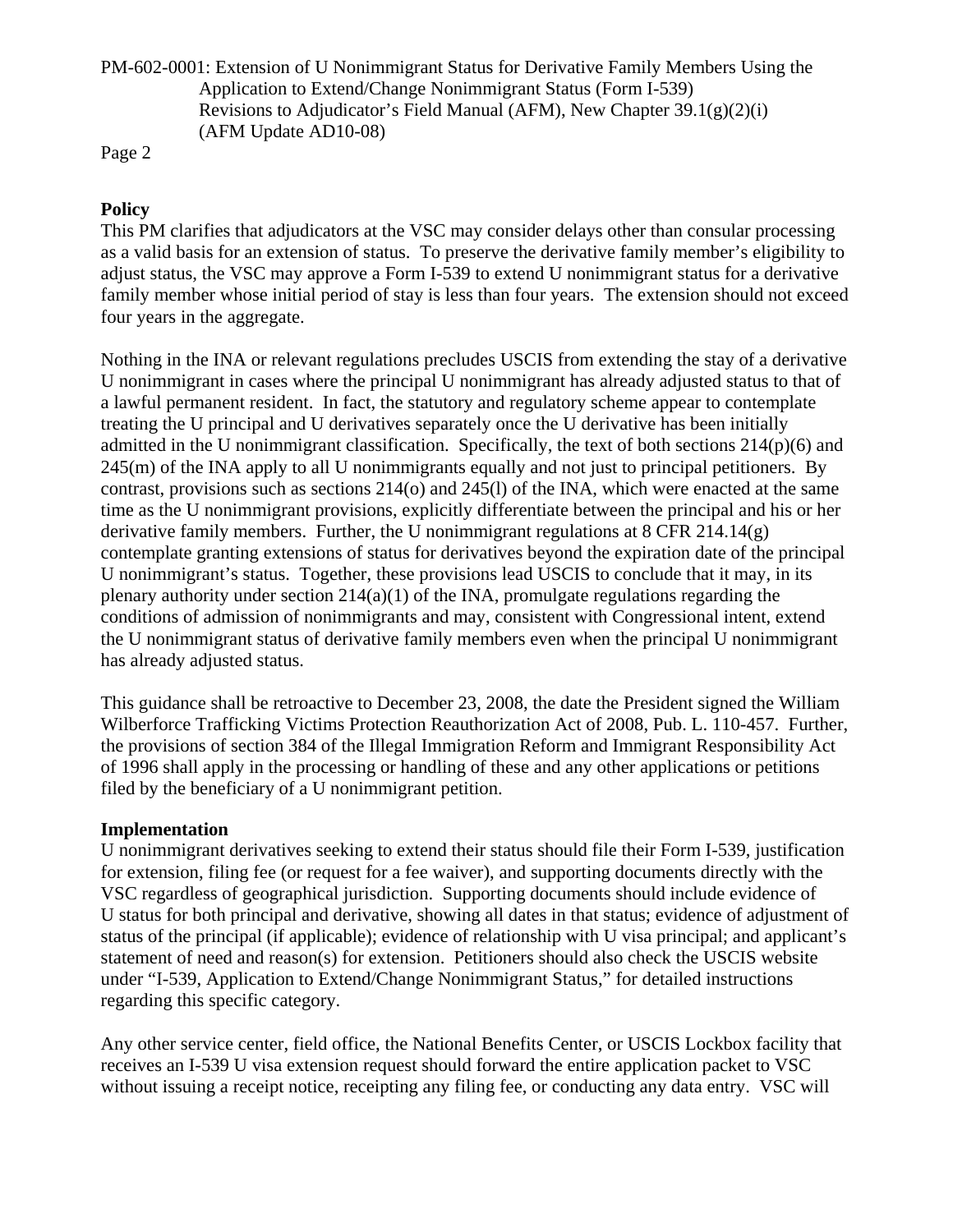PM-602-0001: Extension of U Nonimmigrant Status for Derivative Family Members Using the Application to Extend/Change Nonimmigrant Status (Form I-539) Revisions to Adjudicator's Field Manual (AFM), New Chapter  $39.1(g)(2)(i)$ (AFM Update AD10-08)

Page 3

be solely responsible for these functions. Upon receipt of a Form I-539, VSC will evaluate the request in accordance with all applicable regulations and policies.

## **Adjudicator's Field Manual Update**

The Adjudicator's Field Manual (AFM) is revised to include new Chapter  $39.1(g)(2)(i)$ :

\* \* \*

## (2) Extension of status.

(i) Where a U nonimmigrant's approved period of stay on Form I-94 is less than 4 years, he or she may file Form I-539, "Application to Extend/Change Nonimmigrant Status," to request an extension of U nonimmigrant status for an aggregate period not to exceed 4 years. If a qualifying family member requests an extension of status beyond the expiration of the principal U-1 nonimmigrant's status, USCIS may approve the extension for any reason that is consistent with the goals of the statute, including but not limited to a situation where the qualifying family member is unable to enter the United States timely due to delays in consular processing, and where an extension of status is necessary to ensure that the qualifying family member is able to attain at least 3 years in nonimmigrant status for purposes of adjusting status under section 245(m) of the Act, 8 U.S.C. § 1255.

The AFM **Transmittal Memorandum** button of the AFM is revised by adding, in numerical order, the following entry:

| AD10-08<br>6/22/2010 | Chapter $39.1(g)(2)(i)$ | This memorandum revises AFM Chapter<br>39.1(g) to clarify that the status of a $U$ -1<br>or a dependent of a U-1 nonimmigrant<br>may be extended for any valid reason<br>that is consistent with the goals of the |
|----------------------|-------------------------|-------------------------------------------------------------------------------------------------------------------------------------------------------------------------------------------------------------------|
|                      |                         | statute and not merely to overcome a<br>consular processing delay.                                                                                                                                                |

## **Use**

This PM is intended solely for the guidance of USCIS personnel in the performance of their official duties. It is not intended to, does not, and may not be relied upon to create any right or benefit, substantive or procedural, enforceable at law or by any individual or other party in removal proceedings, in litigation with the United States, or in any other form or manner.

## **Contact Information**

Questions or suggestions regarding this PM should be addressed through appropriate supervisory channels to the Service Center Operations Directorate.